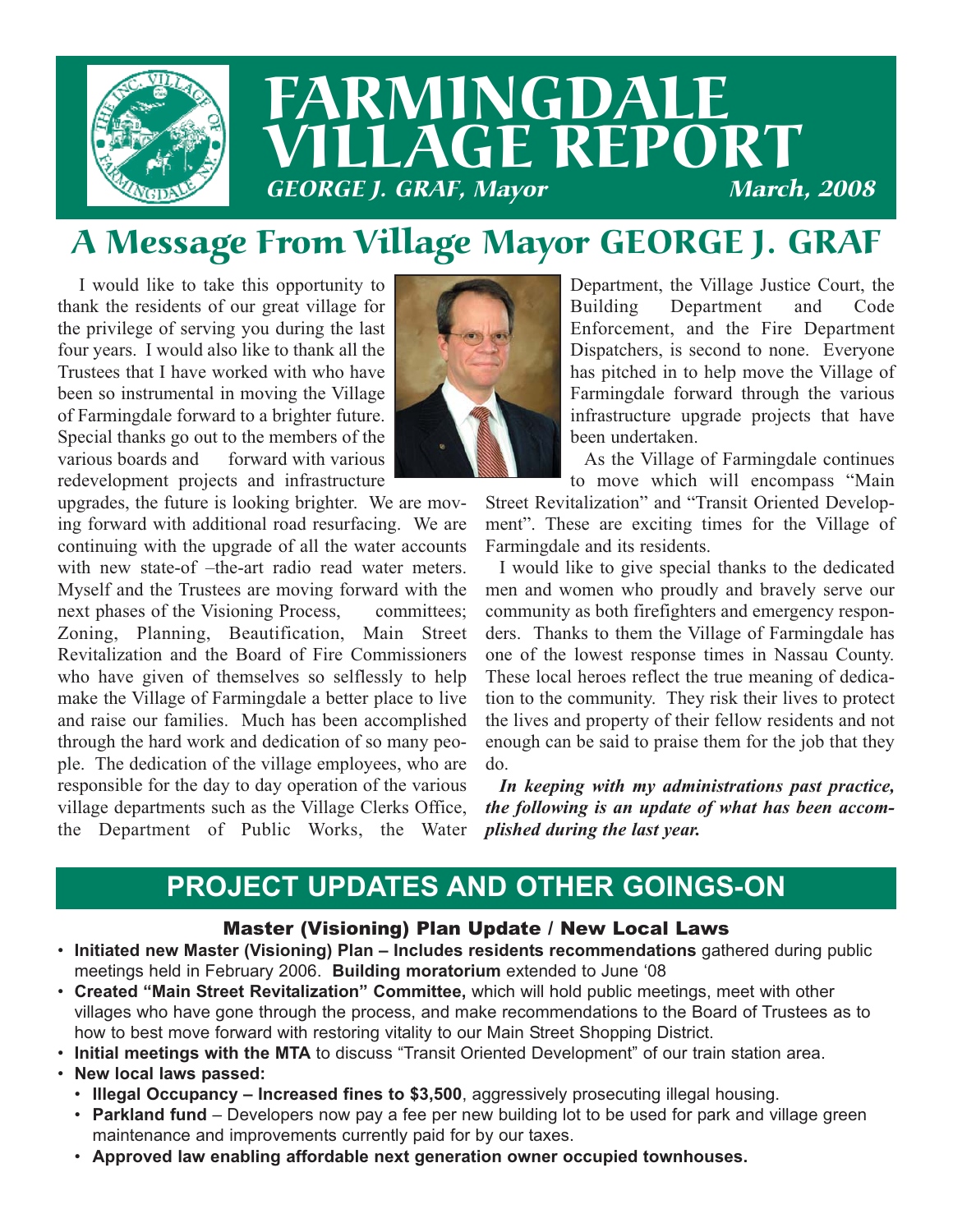## **Administrative / Department**

#### **Finances**

- Moody's Investors Services upgrades Village's credit rating to historic high after review of roadway  $\bullet$ bond to fund 2007 road resurfacing project, citing vastly improved position (i.e. increased equity reserve, eliminated water revenue transfer & improved cost controls).
- Increases in fiscal 2006-07 & 07-08 budgets were below Consumer Price Index (CPI)
- New Insurance agency and accounting firm hire at substantial savings to taxpayers.

#### Dept of Public Works (DPW) / Water Meter Automation

- Wireless meter replacement on schedule. Eliminates estimated billing  $\bullet$ & labor-intensive manual reading tasks.
- Semi-annual billing Starts in November 2008.
- Extensive rehabilitation & clean-up of Ridge Road & Eastern Pkwy buildings & grounds continues.
- Purchased new street sweeper vehicle.





#### **Fire Department**

- Purchased new state-of-the-art rescue ambulance, kept old ambulance to further facilitate emergency response.
- New Red Alert computer system implemented to help improve response time, which is among lowest in Nassau County thanks to hard work and dedication of our volunteers.
- The Board is continuing to develop and improve an equipment replacement plan.

Plascal fire, Eastern Parkway

#### **Village Hall Renovations and Technology Initiatives**

- On-going technology upgrade to streamline and improve productivity and communication.
- GIS Utility Mapping System paid for through grant.

## **Quality of Life**

- For calendar vear 2007 approximately 50 illegal dwelling units eliminated (Since April 2004, more than 150 illegal dwellings eliminated.
- Continuing on-going enforcement of No Stopping Laws on **Conklin Street.**
- In an effort to better protect our children coordinated with school district and concerned citizens to create new crosswalks, drop off areas and fencing to better control flow of traffic and children safety.
- New Nassau County crossing guard at corner of Grant Ave and Van Cott Ave (requested by Legislature Dave Mejias).
- New trailer mounted radar unit purchased through traffic  $\bullet$ calming grant to better control vehicle speeds on our village roadways.

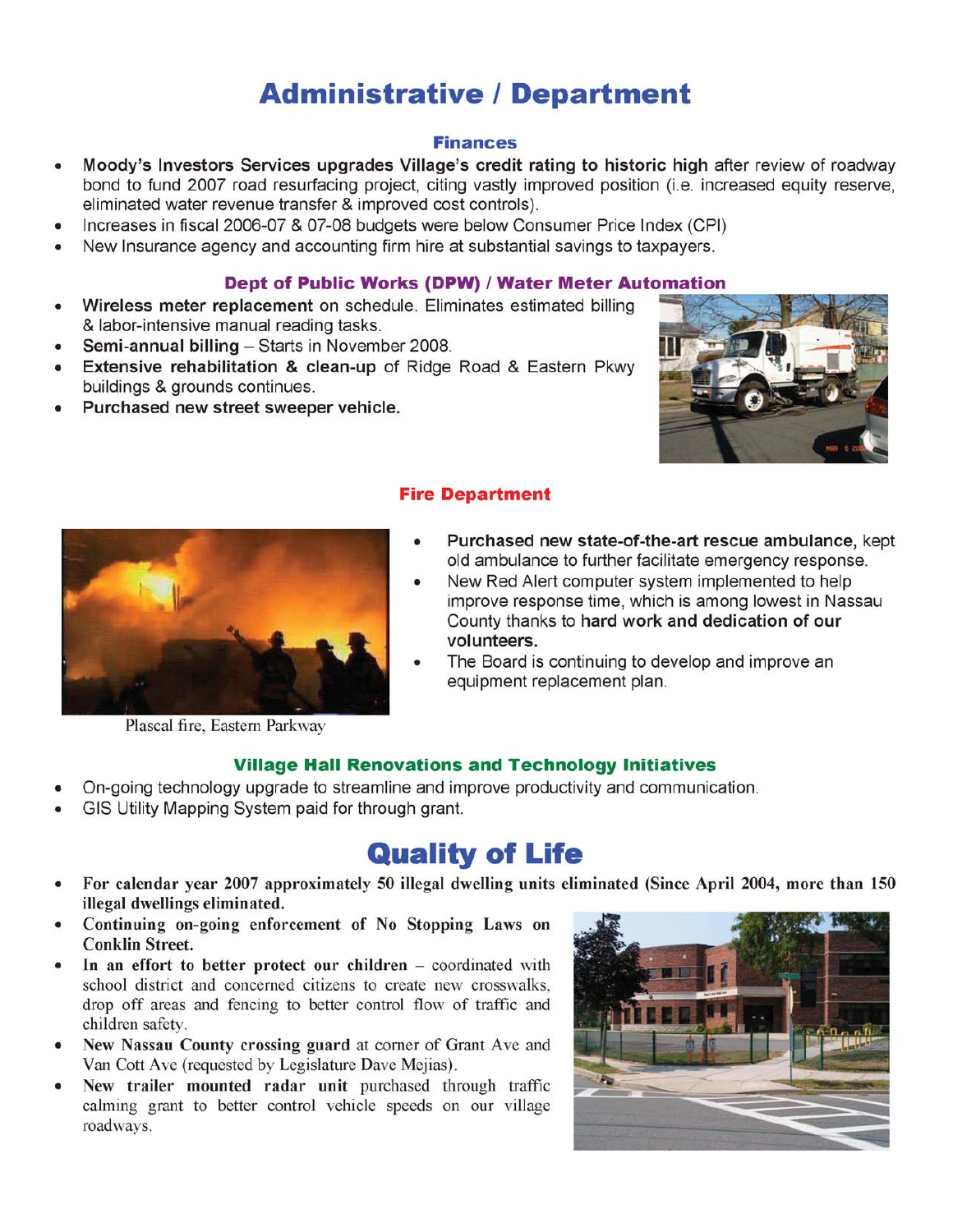### **Parkland Beautification and Acquisition**

#### **Village Green Renovation**

- Completed construction, under the direction of Trustee  $\bullet$ Starkie, for the walkway brickwork, estate fencing and landscaping.
- New fountain purchased with donations from Farmingdale Women's Club and Fire Department.

#### Acquisition of new "Northside Pocket Park"

- Secured with the assistance of Nassau County Legislator Dave Mejias the purchase of County property for \$1,000 for the purpose of preserving the land as a pocket park.
- Secured \$40,000 grant from Legislator Mejias for  $\bullet$ materials and equipment.
- Fall 2007 Brickwork and waterfall wall completed.



Newly refurbished Village Green Fountain

#### **Gerngras (Staples/Hudson Street)**

- Secured \$35,000 in grants from Nassau County Legislator Dave Mejias for new playground equipment and replacement of fencing.
- Refurbished old playground equipment through volunteer assistance from two Eagle Scout projects.

## **Redevelopment / Renovation**

#### **Proposed Main Street Revitalization Projects**

Potential models for future redevelopment include converting a single story six storefront property into mixed use (residential above retail) and a similar proposal at the vacant lot north of the railroad tracks.

#### 130 and 150 Secatogue Avenue apartment complexes (private projects)

- December 2007 130 Secatogue Ave begins renovations to be occupied Summer 2008
- April 1, 2008 Fairfield Courtyard at Farmingdale Village scheduled to open.



#### **Farmingdale Plaza Shopping Center** (private project)

In 2007 – Total renovation of largest shopping center in the Village completed.

When the Pedestrian Crossing Isn't Clearly Visible....

#### **Roadway Construction (Phase IV) (public project)**

- Phase IV of roadway project completed with resurfacing of an additional 12% of village roadways
- Traffic calming technology funded by an \$180,000 grant from State Senator Kemp Hannon.
- Resurfacing of Quaker and Puritan Lanes scheduled for  $\bullet$ spring 2008 funded by an additional \$300,000 grant from Senator Hannon and savings from existing road bond.



The LightGuard System Is.